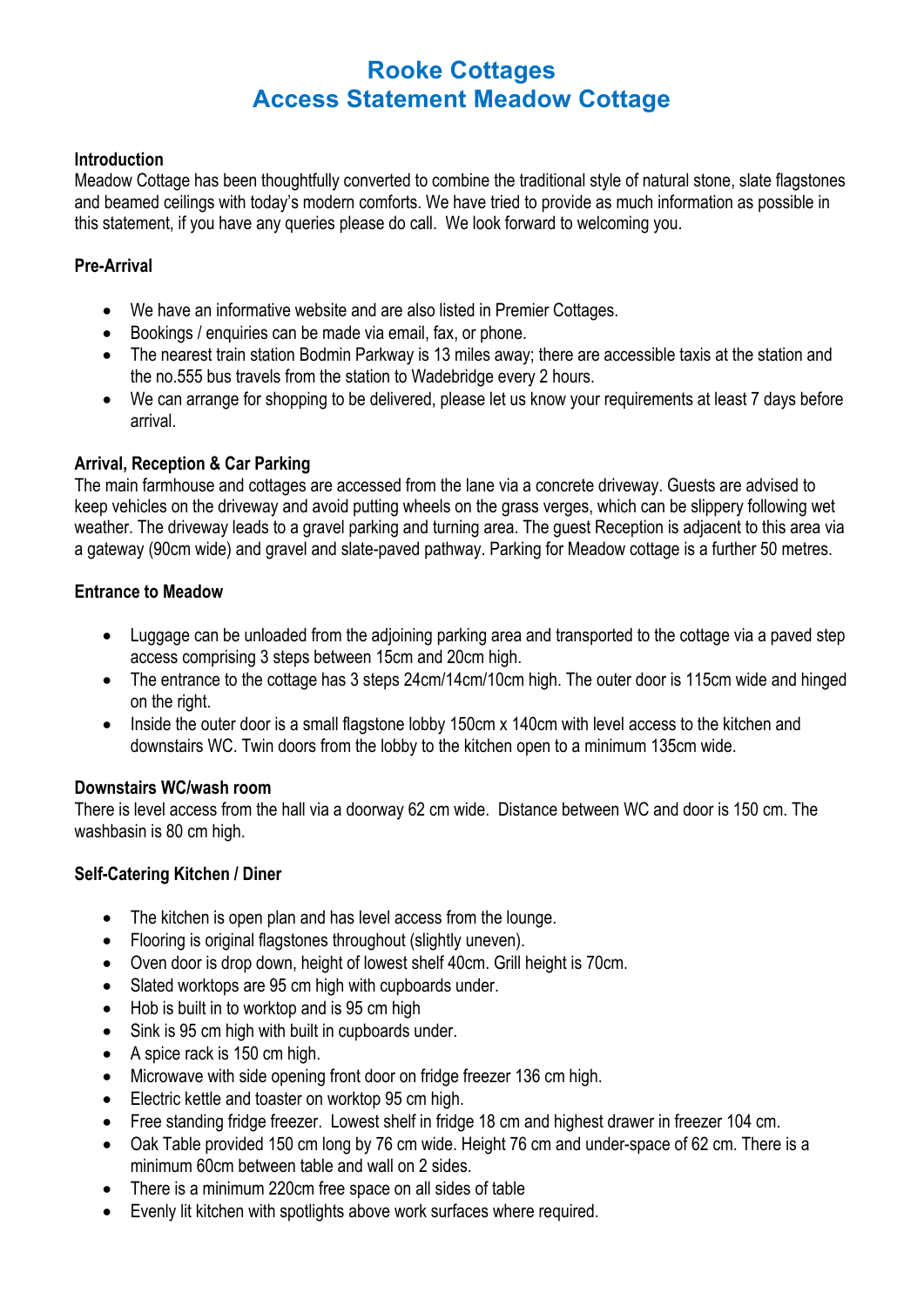# **Rooke Cottages Access Statement Meadow Cottage**

- Front loading washer beneath worktop. Door height 40cm.
- Front loading dishwasher beneath worktop. Drop door and pull-out shelves. Lowest shelf 30 cm, highest shelf 60 cm.
- Tumble dryer in storage cupboard via door 70cm. Side opening dryer door 40cm high. Space between dryer and cupboard door 110cm. Access difficult via wheelchair.
- Good contrast between floor, cupboards and other surfaces

## • **Lounge**

- Level access from kitchen via double doors opening to 120cm wide.
- Flooring is laminate wood throughout with a loose fire rug.
- Furniture is moveable and there are plenty of cushions provided.
- Seating comprises two 3-seat leather sofas and one armed easy chair.
- There is a movable wooden chest type coffee table 100 cm long, 50 cm wide with a minimum 170 cm free space to the front.
- A Log-burning enclosed fire is protected with a safety-guard.
- Flat Screen, teletext TV and DVD player/recorder provided with remote controls for both. Stereo with CD and tape also available. A French door (69 cm) from the lounge via a 10 cm step leads to a secluded garden with a flagstone and gravel barbecue area opening onto a private lawn.

## **First Floor:**

- Accessed via carpeted stairs comprising 13 steps (18 cm risers, 31cm deep and 80cm wide) with landing averaging 80cm wide by 420cm long.
- Woven pile carpet throughout first floor (not bathroom)
- Level access to all bedrooms and bathroom.
- All doors to the bedroom and bathroom on this floor are approx 69 cm wide (minimum) except the superking bedroom which is 70cm.
- All rooms have use of shared bathroom, shower and separate toilet. The super-king bedroom has private WC, wash basin and shower.

## **Bedrooms**

Sleeping accommodation comprises 1 super-king bedroom, 1 triple bedroom and 1 single bedroom.

## **General:**

- Non Feather duvets and pillows provided in each room.
- Sheets, duvet covers and pillow cases are pure cotton
- Flat screen teletext TVs (where provided) all have remote control.

**Single room:** Access door 60cm wide. Bed height 56cm, 90cm wide by 200cm long, Space right side of bed 120cm Foot and left side adjoin walls. Chest of drawers height 80cm. Top drawer 60cm, bottom drawer 12cm.

**Triple room:** Access via door 69cm wide. All beds 56cm high, 90cm wide by 200cm long. Minimum space between beds 50cm. Maximum space 130cm. 2 Beds adjoin walls on one side. Chest of drawers height 76cm. Top drawer 58cm, bottom drawer 18cm. Wardrobe rail height 140cm.

**Super-king Room:** Access via door 70cm wide. Bed length 200cm, width 180cm, height 56cm, Free space to left of bed 140 cm. Free space to right of bed 180 cm. Free space to front of bed 50 cm. Chest of drawers height 106 cm, highest drawer 84 cm, lowest drawer 16 cm. Wardrobe rail height 140cm. Level access to shower/WC. Step into shower 15cm. Wash basin 78cm high. Toilet to shower 70 cm, wash-basin to wall 100 cm.